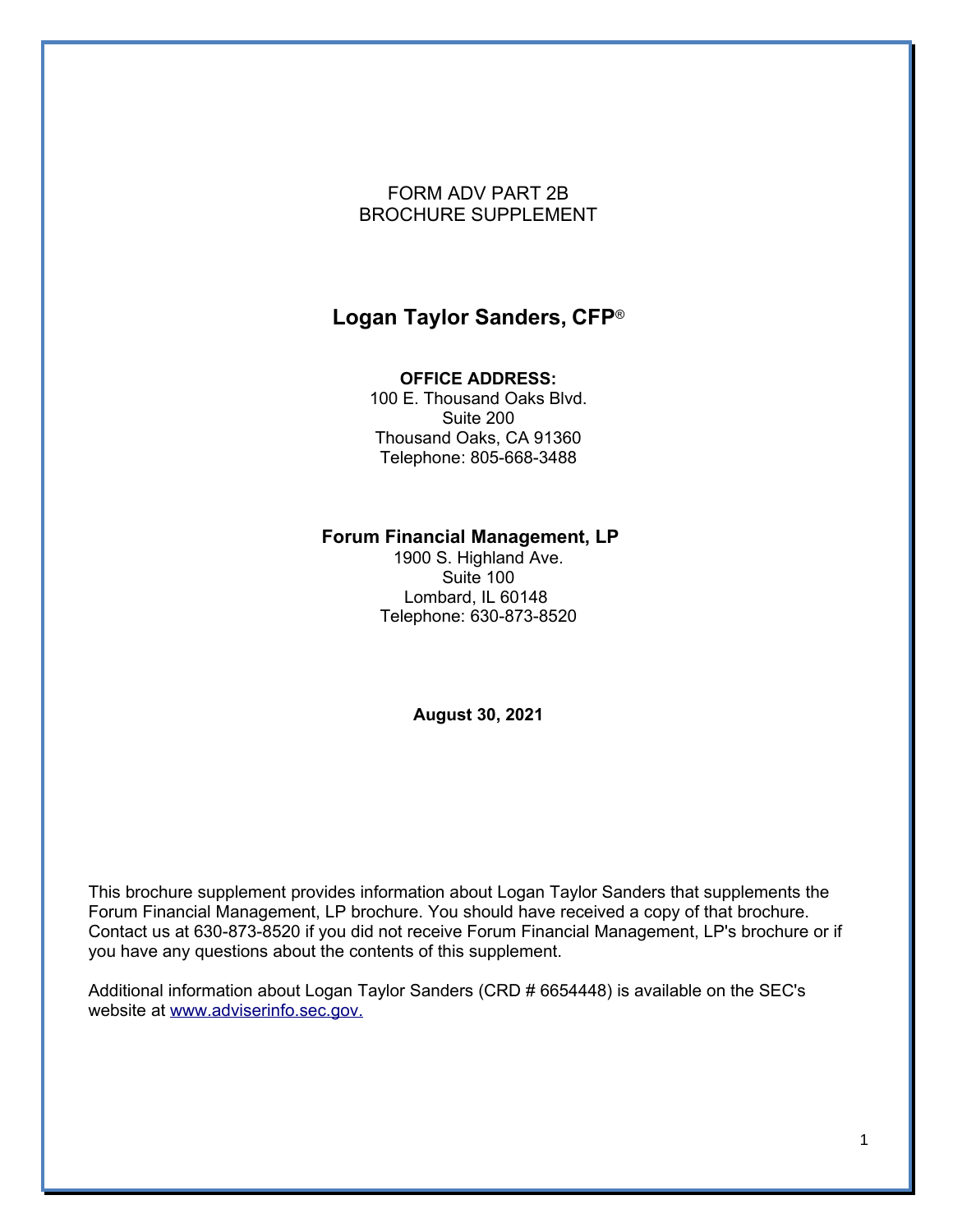# **Item 2 Educational Background and Business Experience**

**Full Legal Name: Logan Taylor Sanders, CFP® Born***:* 1995

#### **Education Background:**

- California Lutheran University, BS Business Administration, 2017
- California Lutheran University, MS Financial Planning, 2020

#### **Business Experience:**

- Forum Financial Management, LP, Investment Adviser Representative, 8/2021 Present
- Forum Financial Management, LP, Client Service Associate, 1/2019 Present
- Lamia Financial Group, Inc., Intern to Client Service Associate, 1/2017 1/2019

#### **Designation(s)/Certification(s):**

Logan Taylor Sanders has earned the following designation(s)/certification(s) and is in good standing with the granting authority:

• Certified Financial Planner: (granted by the CFP Board of Standards), 2021.

Please refer to ADV Part 2B Appendix 1 for definitions of the above designation.

# **Item 3 Disciplinary Information**

Form ADV Part 2B requires disclosure of certain criminal or civil actions, administrative proceedings, and self-regulatory organization proceedings, as well as certain other proceedings related to suspension or revocation of a professional attainment, designation, or license. Mr. Logan Taylor Sanders has no required disclosures under this item.

### **Item 4 Other Business Activities**

Logan Taylor Sanders is not actively engaged in any other business or occupation (investment-related or otherwise) beyond his capacity as Investment Adviser Representative and Client Service Associate of Forum Financial Management, LP. Moreover, Mr. Sanders does not receive any commissions, bonuses or other compensation based on the sale of securities or other investment products.

### **Item 5 Additional Compensation**

Logan Taylor Sanders does not receive any additional compensation beyond that received as an Investment Adviser Representative and Client Service Associate of Forum Financial Management, LP.

### **Item 6 Supervision**

Forum has implemented a Code of Ethics and an internal compliance program that guides each associated person in meeting their fiduciary obligations to clients. Advice provided to clients is directed by Forum's investment philosophy. The firm monitors the advice given to Forum's advisory clients by its advisors in the following ways:

- 1. an initial review of the asset allocation for a new client as compared to the client's risk tolerance and investment objectives;
- 2. periodic reviews of a random number of the advisor's client files in order to provide reasonable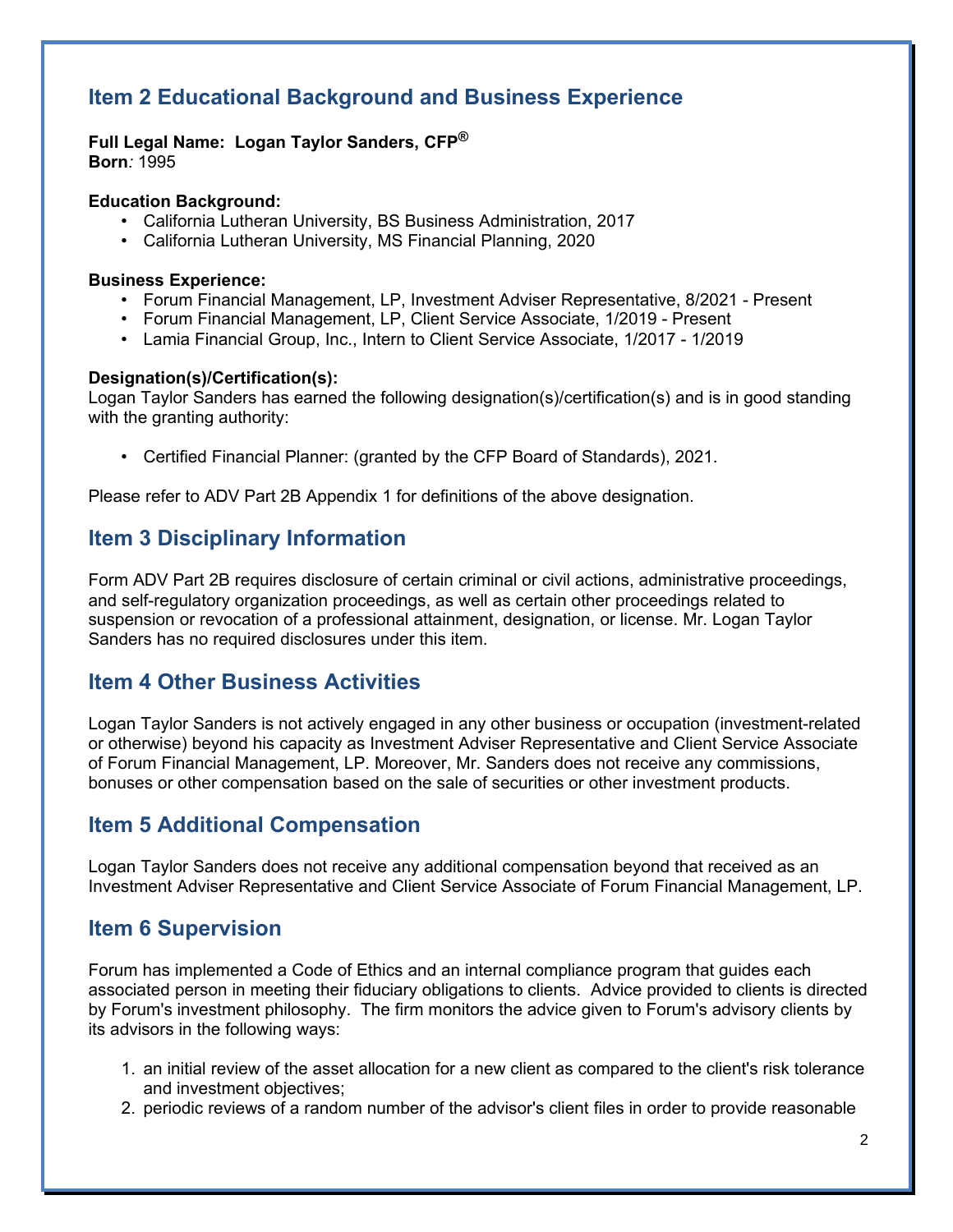assurance that the advice provided by the advisor to his or her clients is consistent with the client's stated investment objectives and Forum's policies and procedures, and

3. in-person or telephonic meetings with advisors to review client activity.

Moreover, on at least an annual basis, Forum offers training to each of its advisors to cover investments, new products, and related compliance concerns.

Logan Taylor Sanders is supervised by Faye H. Nybo, Director of Supervision. Ms. Nybo can be reached at (630) 873-8503 or fnybo@forumfin.com.